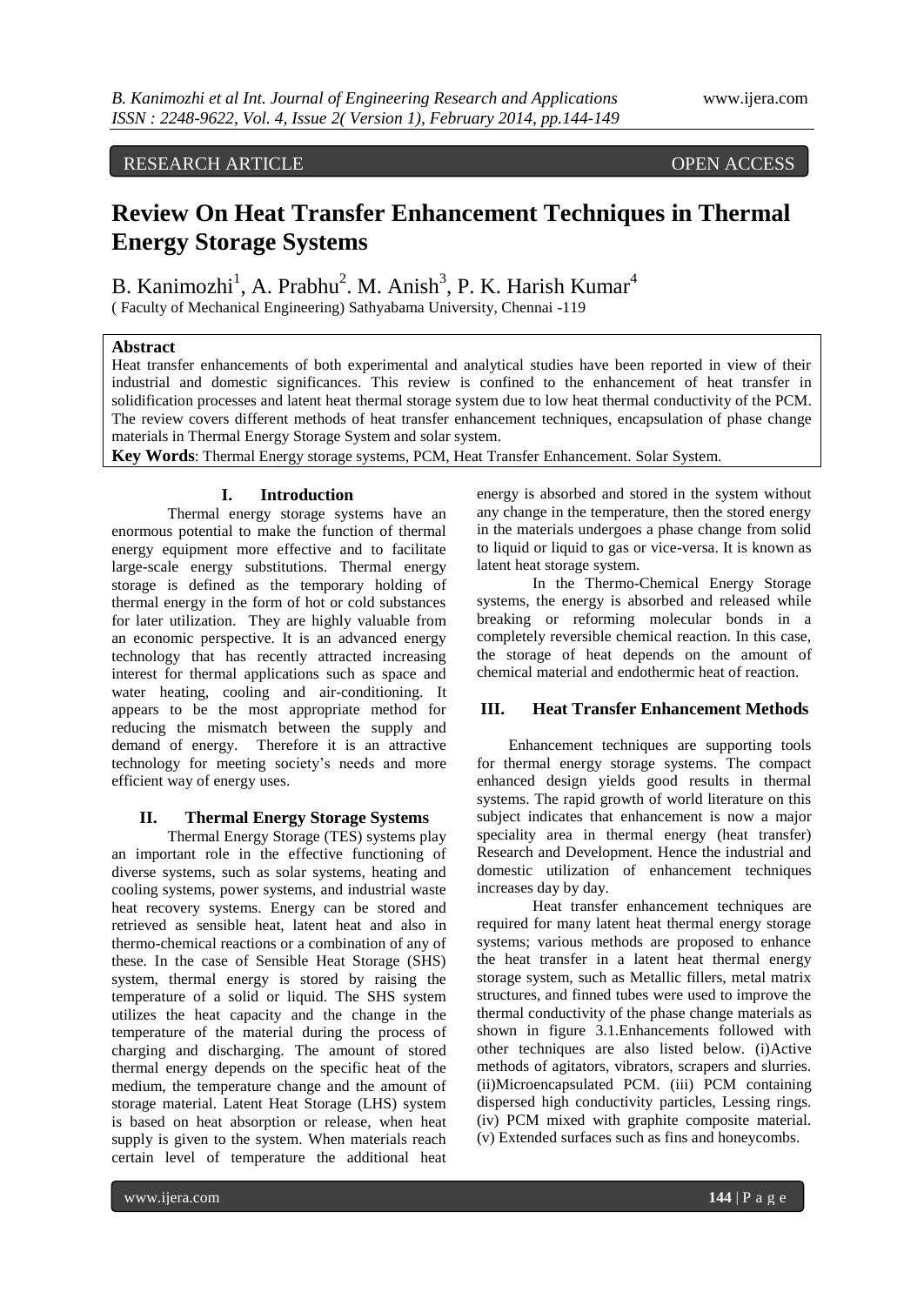

## **Enhancement fins**

Many researchers have studied heat transfer analysis during solidification with the use of internal fins. The use of finned tubes with different configurations has been proposed by various researchers as follows. [1] Experimentally studied different heat transfer enhancement methods for the melting of paraffin, by constructing a model that consists of vertically arranged fins between two isothermal planes, which not only provides additional conduction paths, but also promotes natural convection with the molten PCM.[2] concluded from the experimental results that the enhancement technique were implemented through the numbers of copper tube in the fabricated storage tank, the smaller diameter of copper tubes could effectively enhance the heat from the HTF to the PCM as well as from the PCM to the HTF during charging and discharging processes.

[3] Presented a theoretical model for predicting the transient behaviour of a shell and tube storage test, in which annular fins were externally fixed in the inner tube with the PCM on the shell side, and the HTF flowing inside the tube. The numerical results have validated with the experimental data for various parameters, like the shell radius, the mass flow rate, and the inlet temperature of the HTF. [4] Studied the phase change process occurring in a cylindrical annulus in two ways such as (i) rectangular, uniformly spaced longitudinal fins, spanning the annulus (ii) annular fins are attached to the outer surface of the inner tube.

There are several methods to enhance the heat transfer in a latent heat thermal energy storage system. The use of finned tubes with different configurations has been proposed by various researchers. [5] Used finned tubes in thermal storage systems and studied the improvement in solidification rate in molten salt dispersed with high

conductivity particles. [6] Studies two thermal conductivity enhancement techniques. The first technique focused on placing an encapsulated PCM of various shapes in a liquid metal medium. The second technique involved a metal and PCM composite to enhance the system.

[7] Developed Latent heat storage systems using organic materials, and experiments were carried out to enhancing the thermal response of paraffin wax by incorporation of aluminium.[8] presented the theoretical and experimental work for a thermal storage unit that consist of a cylindrical vertical tube with internal longitudinal fins, and it has been concluded that this configuration which forms a v-shaped enclosure for the phase change material gives the maximum benefit to the fin arrangement and extended his study to make an experimental analysis with numerical modeling of inward solidification on a finned vertical tube for a latent heat storage unit. The solidification time in a finned tube was reduced approximately by the number of fins in the tube. The researchers proved that heat can be enhanced through Lessing ring.

[9] Reviewed a heat storage system with phase change materials. He found out that the most influential parameter is the distance between the fins and explained time-based variations of the temperature distributions and heat flux in thermal energy storage system.[10] Developed a numerical simulation method and studied the enhanced heat transfer rate for water and air, in which numerical solutions were obtained for constant properties. Another method used is to embed the PCM in a metal matrix structure. The PCM is embedded inside a graphite matrix to increase the thermal heat conductivity in the PCM without much reduction in energy storage.

[11] Performed experiment with fin tubes in thermal storage systems. The system was based on the pure conduction mechanism of heat transfer. The enthalpy formulation approach and the control volume method were used. The number of fins, fin length, fin thickness, degree of super heat and the aspect ratio of the annular spacing were found to be influencing factors for the solidification process. The results conforms the importance of the fins in delaying the undesirable effects of natural convection during the phase change processes.[12] Evaluated the influence of carbon fibers on thermal conductivity enhancement of an inorganic PCM. Fibers of different length were randomly distributed and thermal conductivity measurements of the obtained composite were carried out by hot-wires method. It has been observed that the homogeneity grade of the composite (PCM+fiber) plays a fundamental role in the enhancement of heat diffusion.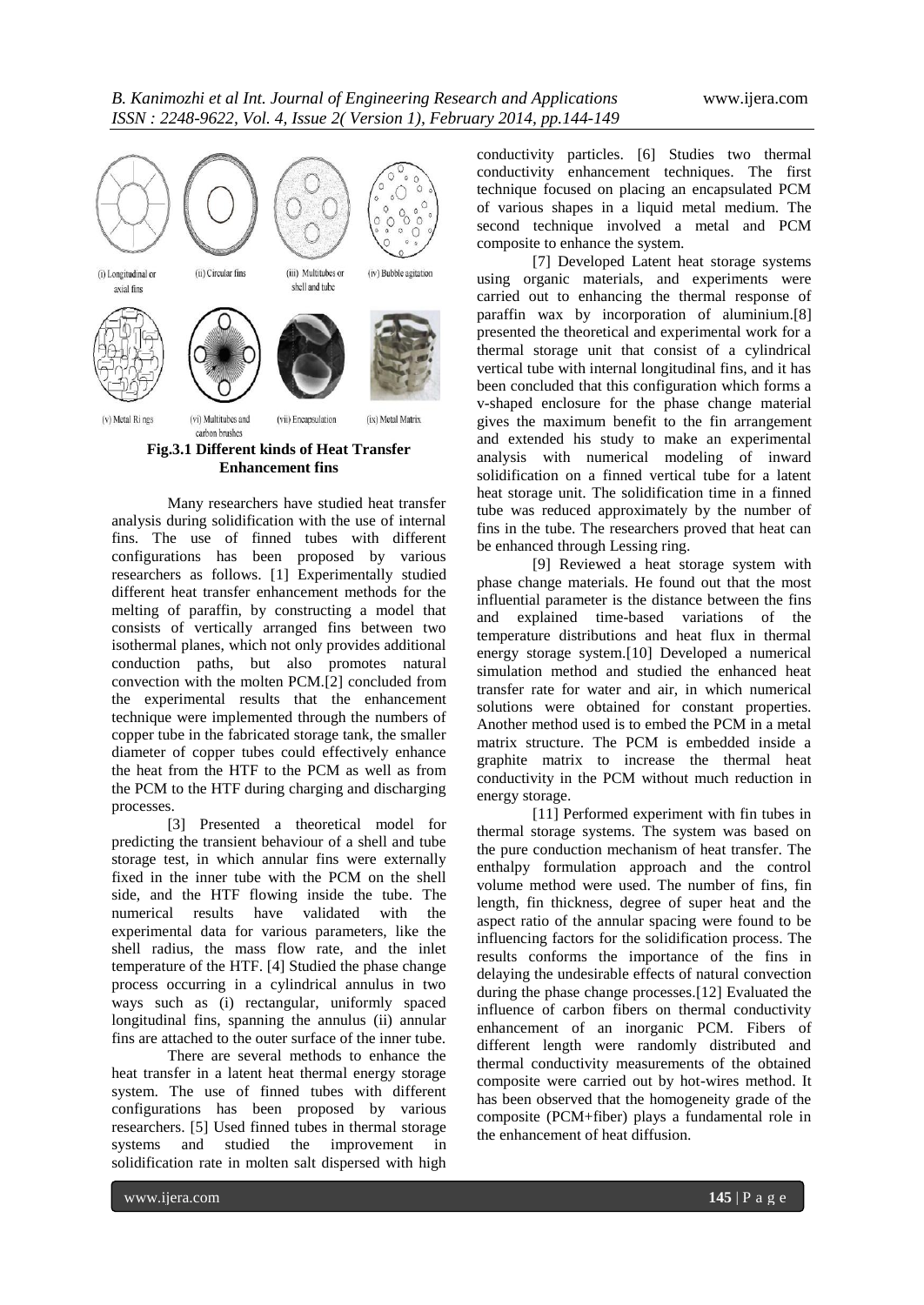[13] Focused on heat transfer enhancement in double pipe energy storage system. Enhancement is achieved by the use of metal screens/spheres placed inside the phase change material. He conducted the experiments, as a function of the pipe diameter and number of spheres inserted in the phase change material. He presented the results in terms of Nusselt number and Fourier number. [14] Enhancement techniques implemented using fins and honeycombs to increase the heat – transfer in the storage system. The analytical results are compared with the numerical results. The results show that the analytical model gives a satisfactory estimation for the fin temperature.

## **IV. Encapsulation of Phase Change Materials**

There are many advantages in using an encapsulated PCM, which increases the heat transfer area, reduces the PCM reactivity towards the outside environment, and control the changes in the storage material volumes. The phase change materials are encapsulated in specified design containers with metal or plastic materials as shown in Figure.4.1



#### **Fig.4.1 Heat Transfer Enhancement Encapsulation**

[15] Developed a computer model for the estimation of the temperature profiles of solid and fluid. The length of the packed bed contains encapsulated AL-Si PCM shots. Air was used as the heat transfer fluid (HTF) in their study.[16] Developed an ID porous medium model to determine the thermal characteristics of ice-water cool storage in packed capsules for air conditioning, in which the water as PCM and alcohol as coolant for various porosities.[17] Analyses numerical investigation on packed bed thermal models for sensible and latent heat storage systems. The models was compared in relation to the influencing factors of particle size, void fraction, particle material, flow rate variations, working fluid inlet temperature and wall thermal

losses. [18] Compared Sodium acetate try hydrate has more efficient than paraffin wax in which the storage tank contains number of encapsulated PCM balls in which solar energy is absorbed and stored as latent heat. Large quantity of solar energy can be stored in a day time and same heat can be retrieved for later use. It concluded Sodium acetate try hydrate has more efficient than paraffin wax and extended [19] with thermal cooling on PCB.

[20] Performed a transient phase change thermal storage system. The control volume finite difference approach was used to solve the equations. The SIMPLE scheme was used to solve the pressure and velocity fields of the HTF. The influencing factors such as radial temperature distribution, phase change interface position and heat accumulation have been discussed. [21] Dealt with the experimental evaluation of the thermal performance of a packed bed latent heat thermal energy storage unit, integrated with solar flat plate collector, in which the TES unit contained paraffin as phase change material is filled in spherical capsules.[22] Described the preparation of a form-stable phase change material and polyethylene paraffin compound. It consists of paraffin as a dispersed phase change material and a high density polyethylene (HDPE) as a supporting material to promote the heat storage.

[23] Investigated the solidification of an nhexadecane inside a spherical enclosure. The performance of solidification process estimated for three different constant surface temperatures and three different initial superheats of n-hexadecane. He observed that the solidification phase propagates uniformly inwards towards the centre of the sphere. [24] Studied four different capsules (sphere, cylinder, plate and tube) for investigating the effects of geometrical configurations. The effects of the capsule diameter and shell thickness and the void fraction on the performance of the heat storage system were also investigated. The experiment was conducted by using a commercial plate heat exchanger as the heat storage tank. It was found that the spherical capsule showed the best heat release performance among the four types of investigation capsules.

## **V. Thermal Energy Storage Based on the Solar System**

Thermal energy storage comprises a number of technologies that store thermal energy in reservoirs for later use. They can be employed to balance the energy demand between the day time and the night time.Solar energy is a major renewable energy resource, of an intermittent nature, and its effective utilization is a part of efficient and effective energy storage systems. If no energy storage is used in solar energy systems, the major part of the energy demand will be met by the back-up or auxiliary energy, and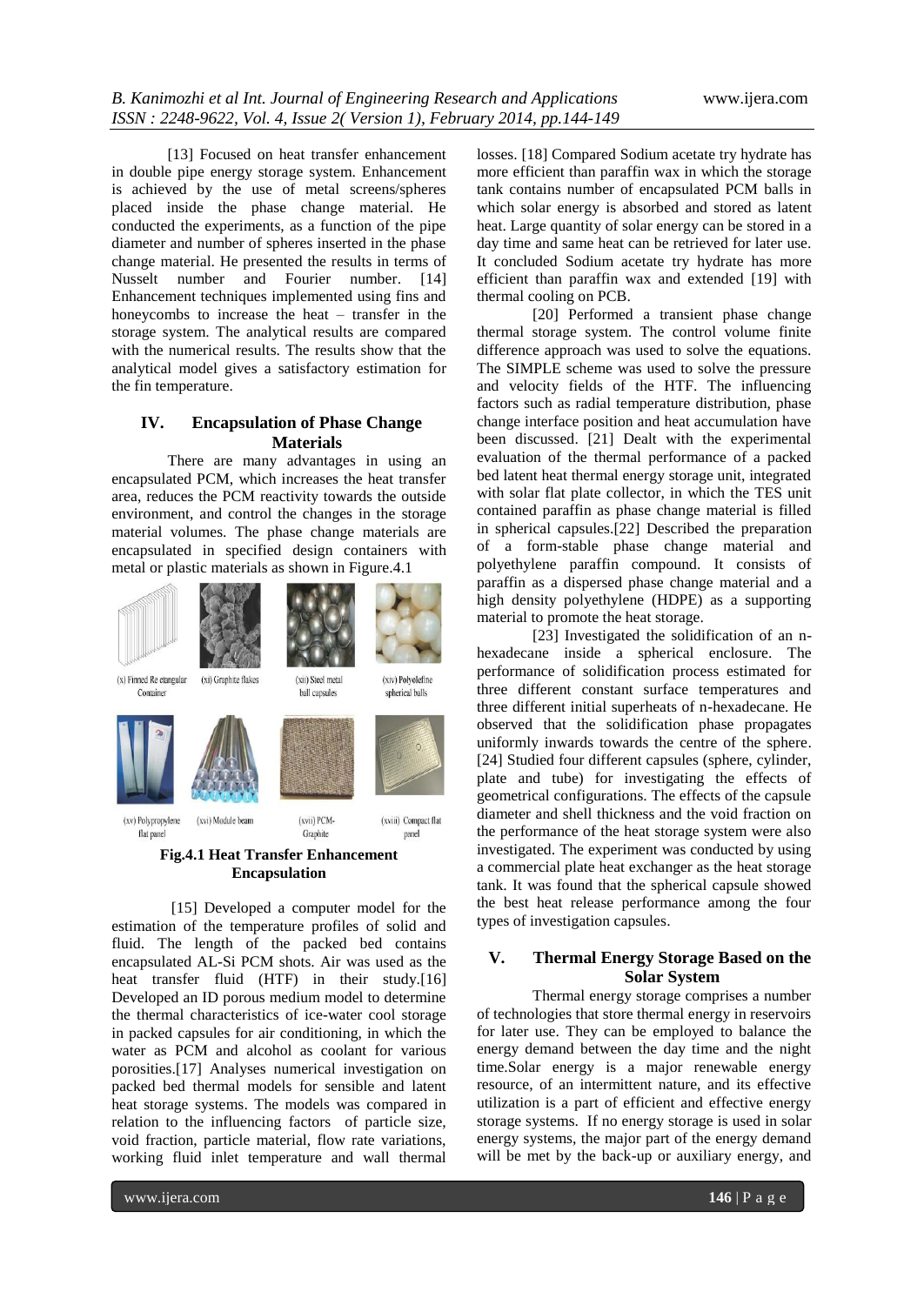therefore the annual solar load fraction will be very  $\log$ 

[25] Presented thermal performance of a multi-layer phase change material storage unit. Electrical heat sources embedded inside the PCM are used for heat storage and HTF is employed for heat recovery. Parametric studies performed to assess the effect of various design and operating conditions, which lead to correlations for the total energy stored and the average output of heat load. [26] Presented a two-dimensional model for the phase change materials. The energy equation is written in the enthalpy form, and the heat flow problems are coupled by an energy balance on the fluid element. The results show the effect of the variation depends on the ratio of radius of inner tube to outer tube and discussed about Biot number, Stefan number,NTU and effectiveness.

[27]Sharma et al (1999) conducted experimental test on commercial-grade stearic acid, aetamide and paraffin wax. During the analysis latent heat of fusion, melting temperature and specific heat of PCM have been discussed. He concluded that acetamide and paraffin wax were found to be more stable phase change materials than stearic acid and extended his study with erythritol as PCM of latent heat storage material. He created a prototype solar cooker based on an evacuated tube solar collector with phase change material. Solar energy is stored in the PCM storage unit during sunshine hours and is utilized for cooking in late evening/night time. Cooking experiments and PCM storage processes were carried out simultaneously. It was observed that noon cooking did not affect the evening cooking, and evening cooking using PCM heat storage was found to be faster than noon cooking.

[28] Developed a model of open-loop passive solar water-heating system combined with sodium thiosulfate pentahydrate-phase change material. It was observed that the water temperature at the midpoint of the storage tank decreased regularly by day until the phase-change temperature of PCM. Heat storage performances of the same solar water-heating system combined with the other salt hydrates-PCM such as zinc nitratehexahydrate, disodium hydrogen phosphate dodecadydrate, calcium chloride hexahydrate and sodium sulfate decahydrate (Glauber's salt) were examined theoretically by using meteorological data and thermo physical properties of PCM with some assumptions, finally he proved that the PCM solar water header had a higher thermal efficiency than the conventional solar water-heating system.[29] concentrated Experimental Study of Heat Transfer Enhancement in Latent Heat Thermal Storage System during Charging and Discharging Processes. Hybrid thermal energy storage system used for phase change

materials, for managing simultaneously the storage of heat from solar and electric energy. This is developed and validated with experimental data. Simulations carried out for a period of 4 consecutive winter months indicate that, with such a system, the electricity consumption for space heating is reduced about 32%. Also more than 90% of the electric energy is consumed during off-peak hours. For electricity markets where time-of-use schemes are in effect, the return on the investment in such a thermal storage system is very attractive.

### **VI. Conclusion**

The review of this paper carried out different methods of heat transfer enhancement techniques in thermal energy storage system. The paper mainly focused on PCM based thermal energy storage system, which is more attractive and useful to the energy conservative system and covered current research papers in particular field.

#### **Reference**

- [1] [Eftekhar](http://scitation.aip.org/vsearch/servlet/VerityServlet?KEY=ASMEDL&possible1=Eftekhar%2C+J.&possible1zone=author&maxdisp=25&smode=strresults&pjournals=AMREAD%2CJAMCAV%2CJBENDY%2CJCNDDM%2CJCISB6%2CJDSMAA%2CJEPAE4%2CJERTD2%2CJETPEZ%2CJEMTA8%2CJFEGA4%2CJFCSAU%2CJHTRAO%2CJMSEFK%2CJMDEDB%2CJMDOA4%2CJMOEEX%2CJPVTAS%2CJSEEDO%2CJOTRE9%2CJOTUEI%2CJVACEK%2CJTSEBV&aqs=true) J., [Haji-Sheikh](http://scitation.aip.org/vsearch/servlet/VerityServlet?KEY=ASMEDL&possible1=Haji-Sheikh%2C+A.&possible1zone=author&maxdisp=25&smode=strresults&pjournals=AMREAD%2CJAMCAV%2CJBENDY%2CJCNDDM%2CJCISB6%2CJDSMAA%2CJEPAE4%2CJERTD2%2CJETPEZ%2CJEMTA8%2CJFEGA4%2CJFCSAU%2CJHTRAO%2CJMSEFK%2CJMDEDB%2CJMDOA4%2CJMOEEX%2CJPVTAS%2CJSEEDO%2CJOTRE9%2CJOTUEI%2CJVACEK%2CJTSEBV&aqs=true) A. and [Lou](http://scitation.aip.org/vsearch/servlet/VerityServlet?KEY=ASMEDL&possible1=Lou%2C+D.+Y.+S.&possible1zone=author&maxdisp=25&smode=strresults&pjournals=AMREAD%2CJAMCAV%2CJBENDY%2CJCNDDM%2CJCISB6%2CJDSMAA%2CJEPAE4%2CJERTD2%2CJETPEZ%2CJEMTA8%2CJFEGA4%2CJFCSAU%2CJHTRAO%2CJMSEFK%2CJMDEDB%2CJMDOA4%2CJMOEEX%2CJPVTAS%2CJSEEDO%2CJOTRE9%2CJOTUEI%2CJVACEK%2CJTSEBV&aqs=true) D.Y.S. (1984), "Heat Transfer Enhancement in a Paraffin Wax Thermal Storage System", Journal of Solar Energy Engineering, Vol. 106, No. 3, pp. 299- 306.
- [2] Kanimozhi B. and Ramesh Bapu B.R. (2012), "Experimental Study of thermal energy storage in Solar System using PCM", Advanced Materials Research,No.433, pp. 1027-1032
- [3] Lacroix M. and Duong (1993), "Experimental improvements of heat transfer in a latent heat thermal energy storage unit with embedded heat sources", International Journal of Energy Conversation and Management, Vol. 39, No. 8, pp. 703-716.
- [4] Padmanabhan P.V. and Krishna Murthy M.V. (1986), "Outward phase change in a cylindrical annulus with axial fins on the inner tube", International Journal of Heat and Mass Transfer, No. 29, pp.1855-1866.
- [5] Siegel R. (1977), "Solidification of low conductivity material containing dispersed high conductivity particles", International Journal of Heat and Mass Transfer, No. 20, pp. 1087-1089.
- [6] Chow Zhong J.K. and Beam J.E. (1996), "Thermal conductivity enhancements for phase change storage media", International Journal of Heat Mass Transfer, Vol. 23, No. 1, pp. 91-100.
- [7] Bugaje M. (1997), "Enhancing the thermal response of latent heat storage systems",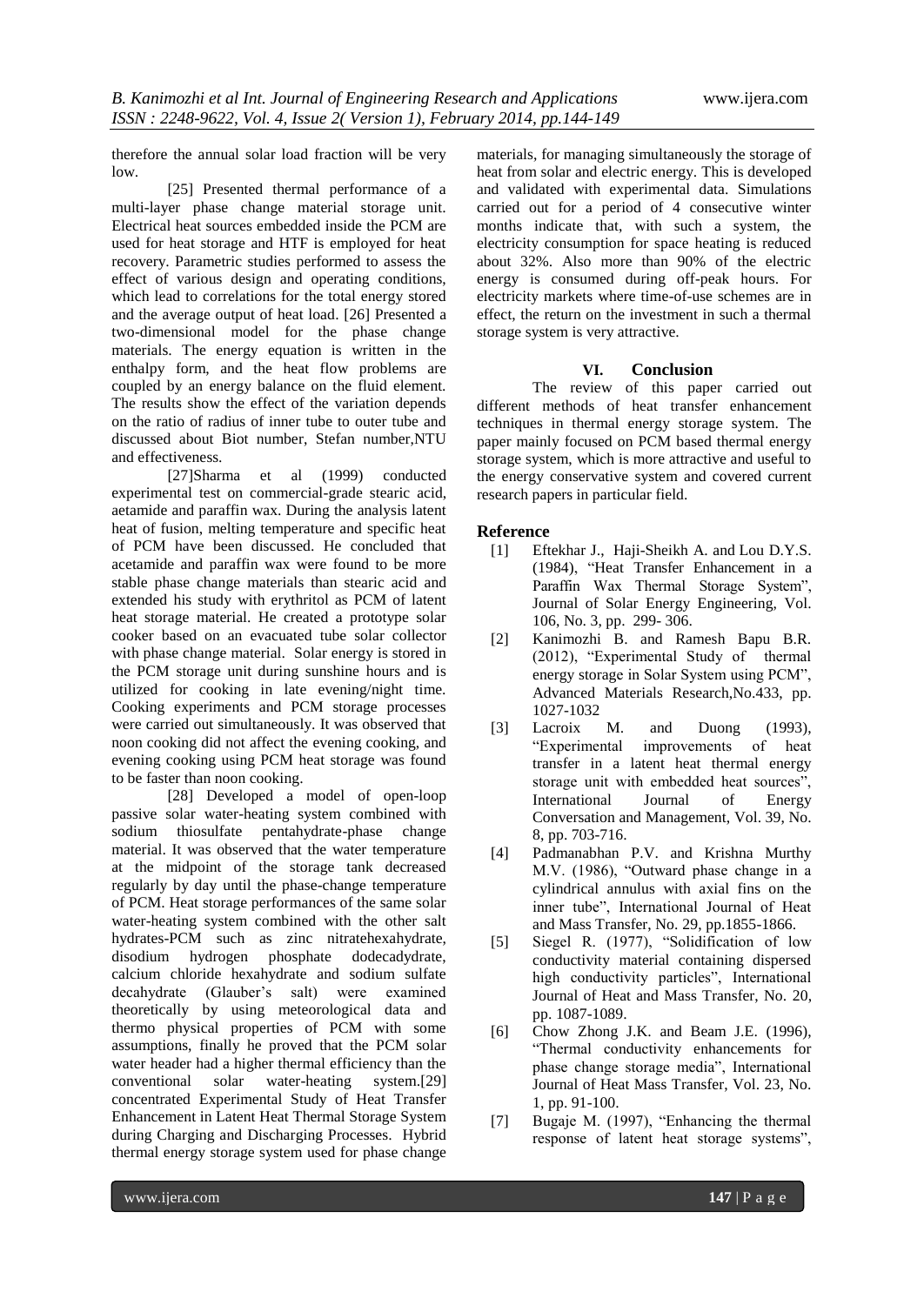International Journal of Energy Research, Vol. 21, pp. 759-766.

- [8] Velraj R., Seeniraj R.V., Hafner B., Faber C. and Schwarzer K. (1999), "Heat transfer enhancement in a latent heat storage system", Journal of Solar Energy, Vol. 65, No. 3, pp. 171-180.
- [9] Uros Stritih (2003), "Heat transfer enhancement in latent heat thermal storage system for buildings", International Journal of Energy and Buildings, No. 35, pp. 1097- 1104.
- [10] Arun Prasad Raja, Basak T. and Das S. K. (2005), "Heat transfer and fluid flow in a constructal heat exchanger", Engineering in Proceedings of the Fifth International Conference on Enhanced Compact and Ultra Compact Heat Exchangers Science Engineering and Technology.
- [11] Ismail K.A.R., Alves C.L.F. and Modesto M.S. (2001), "Numerical and experimental study on the solidification of PCM around a vertical axially finned isothermal cylinder", Journal of Applied Thermal Engineering, Vol. 21, pp. 53-77.
- [12] Frusteri F., Leonardi V., Vasta S. and Restuccia G. (2005), "Thermal conductivity measurement of a PCM based storage system containing carbon fiber", Journal of Applied Thermal Engineering, No. 25, pp. 1623-1633.
- [13] Hisham Ettouney, Hisham El-Dessouky and Eman Al-Kandari (2004), "Heat Transfer Characteristics during Melting and Solidification of Phase Change Energy Storage Process", Conference on Industrial Engineering and Chemical Research. No. 43, pp. 5350-5357.
- [14] Piia Lamberg (2004), "Approximate analytical model for two-phase solidification problem in a finned phase-change material storage", Journal of Applied Energy, No. 77, pp. 131-152.
- [15] Ananthanarayanan V., Sahai Y., Mobley C.E. and Rapp R.A. (1987), "Modeling of fixed bed heat storage units utilizing phasechange materials", Journal of Metallurgical Trans. B, Vol. 18, pp. 339-346.
- [16] Chen S.L. and Yue J.S. (1991) "Thermal performance of cool storage in packed capsules for air-conditioning", Journal of Heat Recovery Systems and CHP, Vol. 11, No. 6, pp. 551-561.
- [17] Ismail K.A.R. and Stuginsky R. (1999), "A parametric study on possible fixed bed models for PCM and sensible heat storage",

Journal of Applied Thermal Engineering, Vol. 19, pp. 757-788.

- [18] Kanimozhi B. and Ramesh Bapu B.R. (2010), "Enhancement of Solar Water Heating System Using PCM", National Journalof Advanced Mechanics and Building Science, Vol. 1, No. 2, pp. 48-51.
- [19] Kanimozhi B. and Ramesh Bapu B.R. and Sivashanmugam M. (2009), "Thermal cooling on PCB using PCM materials", International Conference on Advanced in Mechanical and Building Science in the 3rd Millennium, ICAMP 2009, Dec. 2009, VIT, Vellore University, Vellore.
- [20] Kamal A.R. Ismail and Mabruk M. Abugderahb (2000), "Performance of a thermal storage system of the vertical tube type", International Journal of Energy Conversion and Management, No. 41, pp. 1165-1190.
- [21] Nallusamy N. and Velraj R. (2006), "Experimental investigation on a combined sensible and latent heat storage unit integrated with solar water heating system", Journal of Zhejiang university Science A, Vol. 7, No. 8, pp. 1422-1430.
- [22] Ye Hong Ge Xin-shi (2000), "Preparation of polyethylene paraffin compound as a formstable solid-liquid phase change material", Conference on Solar Energy Materials and Solar Cells, No.64, pp. 37-44.
- [23] Chan C.W. and Tan F.L. (2005), "Solidification inside a sphere -an experimental study", International Journal of Heat and Mass Transfer, No. 33, pp. 335- 341.
- [24] Jinjia Wei, Yasuo Kawaguchi, Satoshi Hirano and Hiromi Takeuchi (2005), "Study on a PCM heat storage system for rapid heat supply", Journal of Applied Thermal Engineering, No. 25, pp. 2903-2920
- [25] Brousseau P. and Lacroix M. (1996), "Study of the thermal performance of a multi-layer PCM storage unit", Journal of Energy Conservation and Management, Vol. 37, No. 5, pp. 599-609.
- [26] Ismail, K.A.R. and Goncalves M.M. (1999), "Thermal performance of a PCM storage unit", International Journal of Energy Conversion and Management, Vol. 40, pp. 115-138.
- [27] Sharma S. D., Buddhi D. and Sawhney R.L. (1999), "Accelerated Thermal Cycle Test of Latent Heat-Storage Materials", Journal of Solar Energy, Vol. 66, No. 6, pp. 483-490.